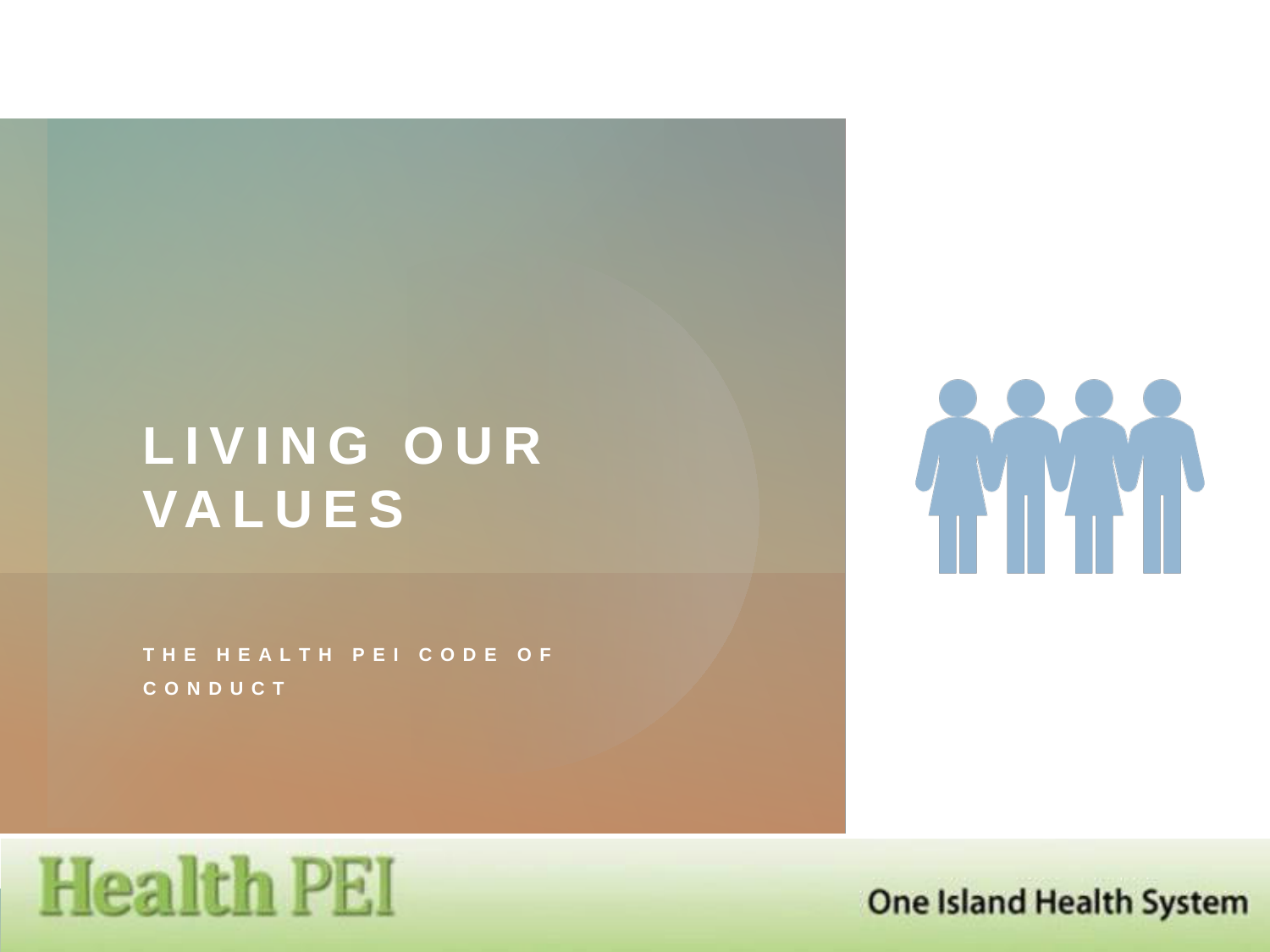# **THE CODE OF CONDUCT**

- Based on the Health PEI values, it is a tool for individuals and teams which outlines how we live the values in the workplace
- It complements, but does not replace, other professional or institutional Codes of Conduct that may already apply to staff within Health PEI
- The Code of Conduct is a companion document to all of Health PEI's bylaws, policies, procedures, Patient Bill of Rights, standards, and guidelines
- It is not an enforcement tool itself

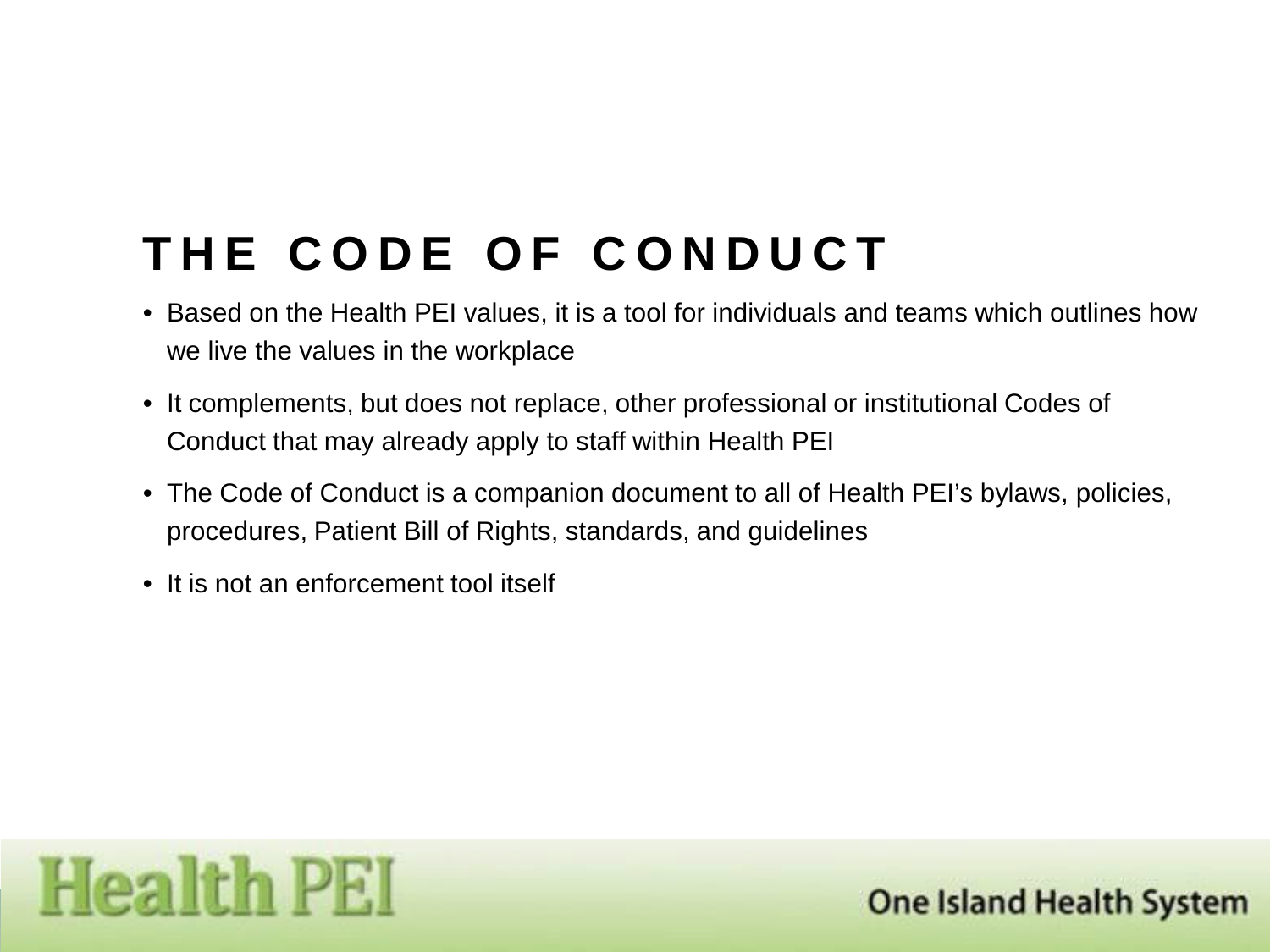#### **OUR VALUES**



# **Health PEI**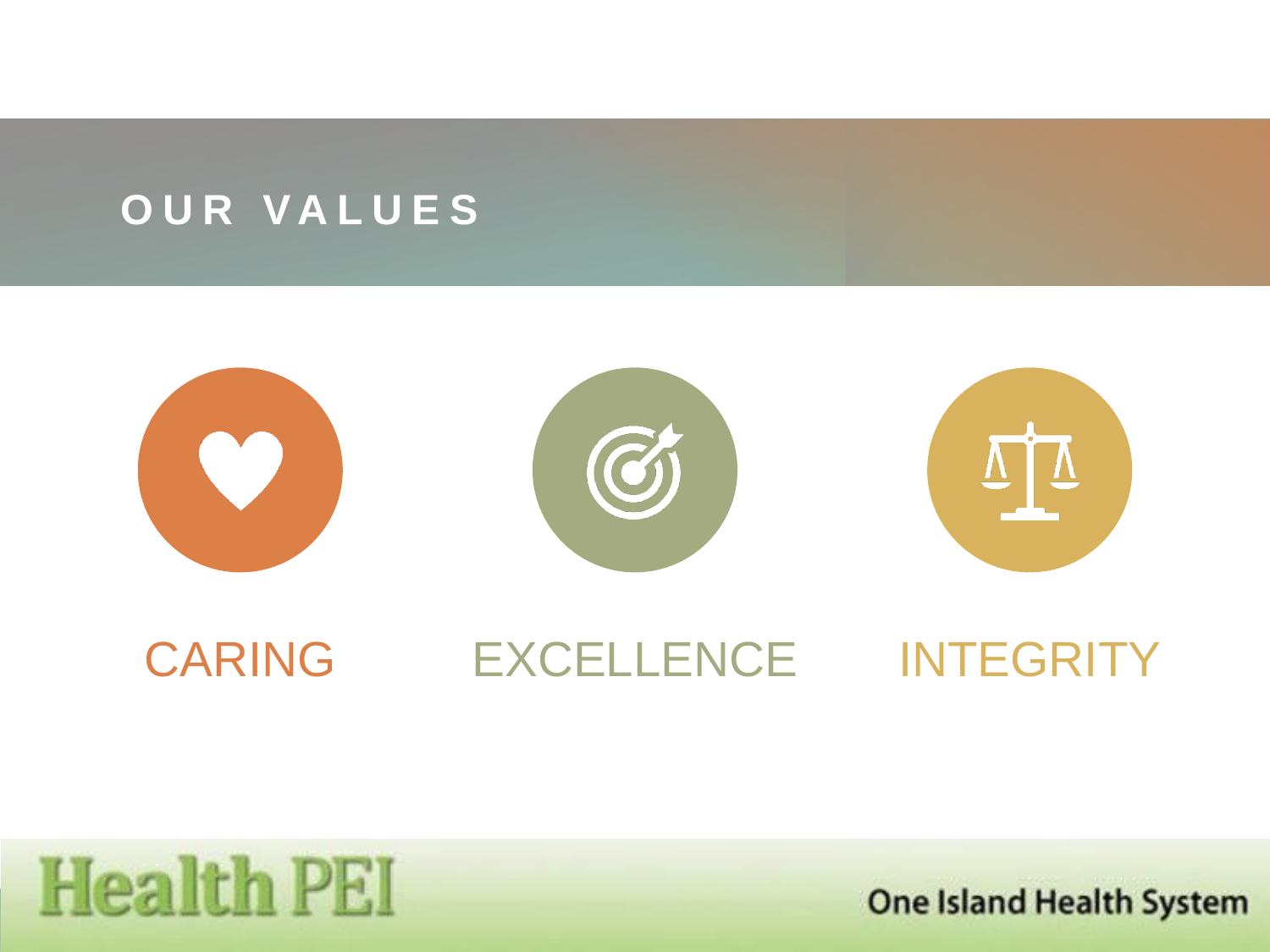### **OUR ACTIONS MATTER!**





**Positive** Relationships/Work **Environment** 



Service Outcomes – Patients, Clients, Residents

Individual and Team Health & **Performance** 

# **Health PEI**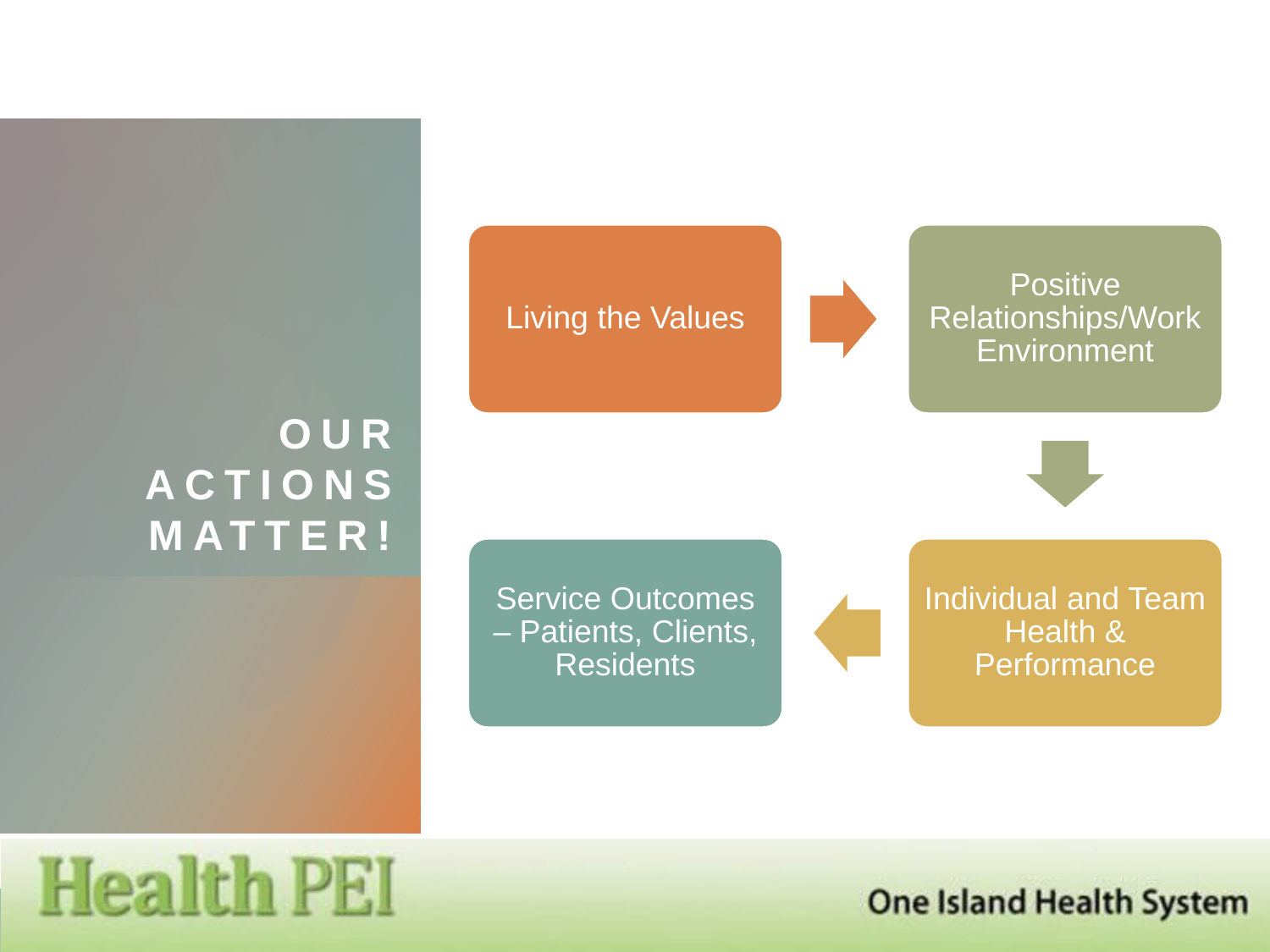### **CARING**

**TREATING EVERYONE WITH COMPASSION, RESPECT, FAIRNESS, AND DIGNITY**

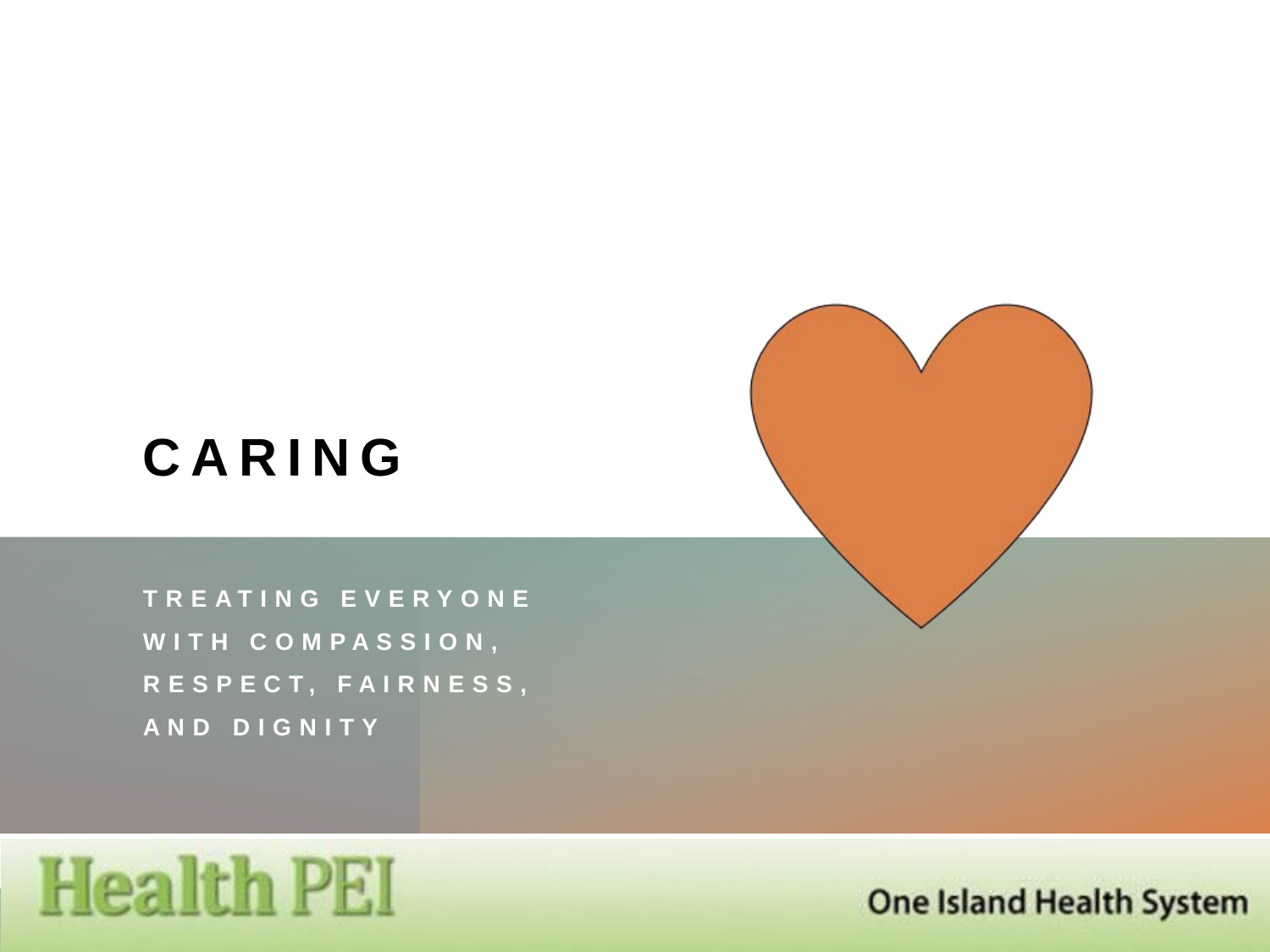#### **CARING**

#### Accept and value the diversity of individual and groups

#### **MM** Treat others how they want to be treated



هيو<br>1997:<br>1999:99

Establish, encourage, and maintain healthy relationships



Be fully present and participate in conversations, decision making and activities



Recognize the accomplishments of others and offer constructive feedback

Listen to and value the ideas and opinions of others  $\Omega$ 

 $\sqrt{ }$ Communicate in a timely and appropriate manner

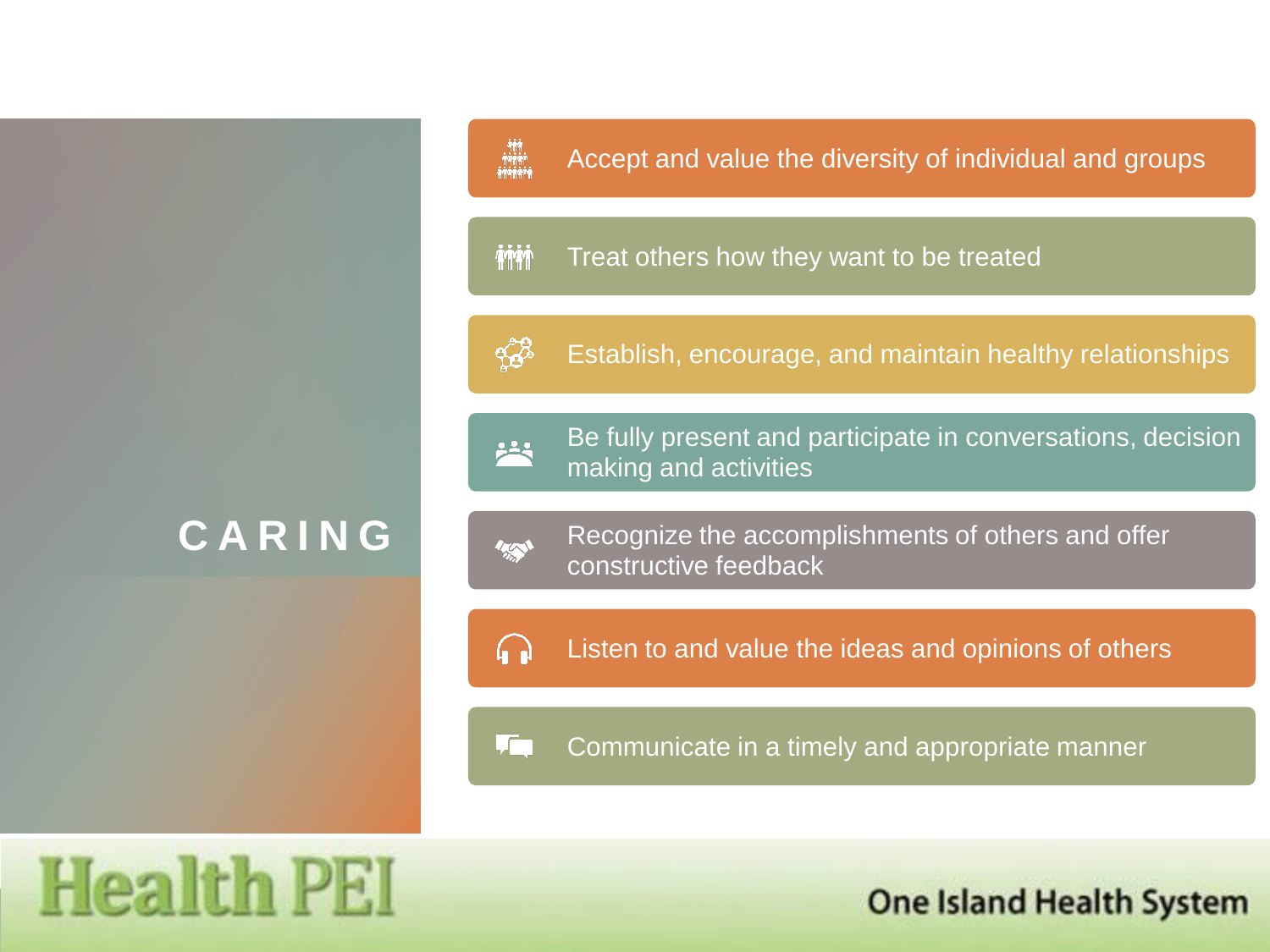# **EXCELLENCE**

**PURSUING CONTINUOUS QUALITY IMPROVEMENT THROUGH INNOVATION, INTEGRATION AND THE ADOPTION OF EVIDENCE - BASED PRACTICES**

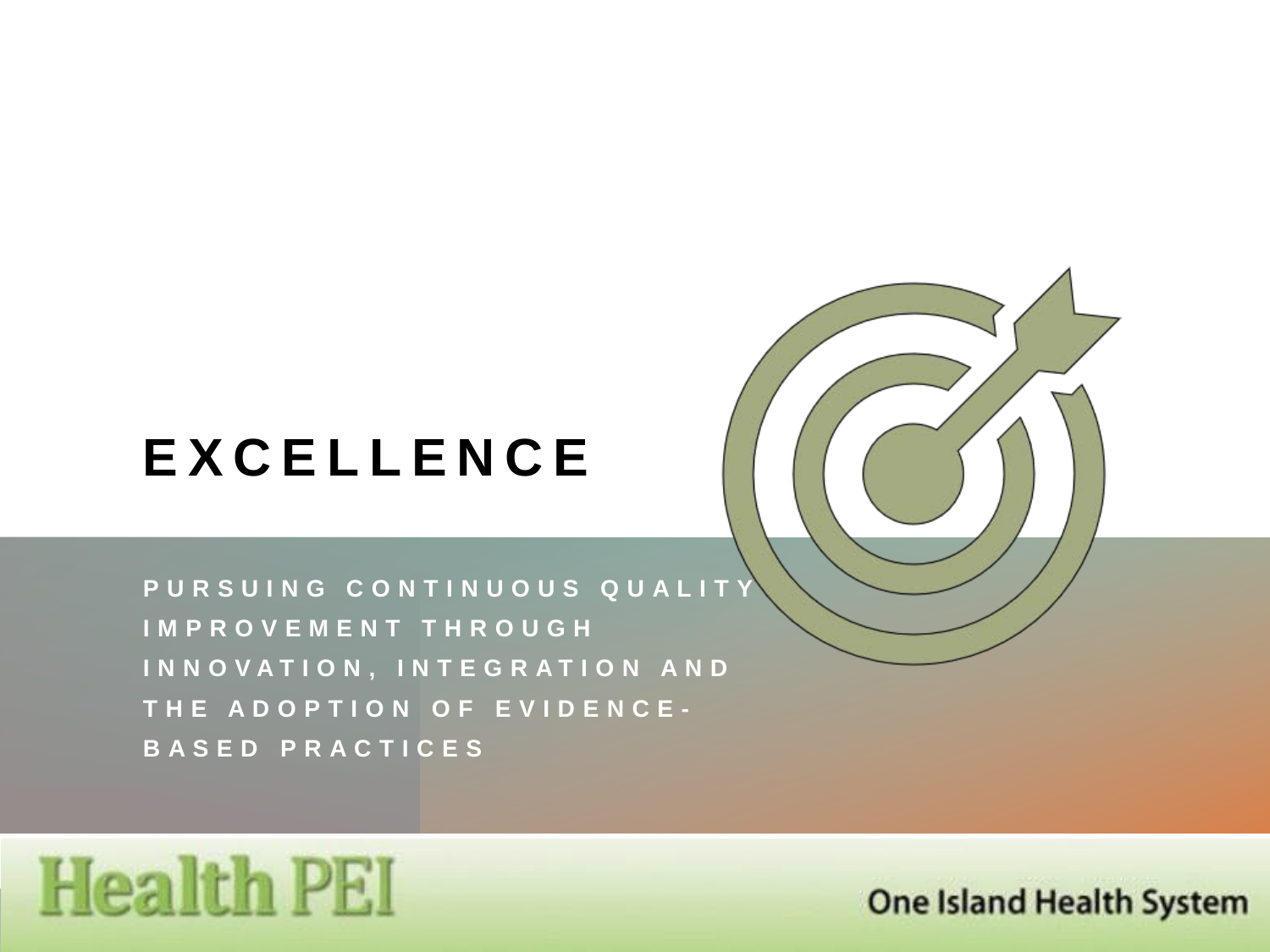

Collaborate with and understand the roles of others Strive to achieve a

seamless, personcentred care experience for those using the health system



Ensure an effective process for implementing and monitoring new ideas or initiatives

Be engaged and creative, and encourage the same in others

> Evaluate and improve the quality, safety and effectiveness of our decisions and services



Use current and credible information to guide our work and decision making



Make change that furthers our goals and objectives and that is appropriate for our circumstances and setting

#### **EXCELLENCE**

# **Health PEI**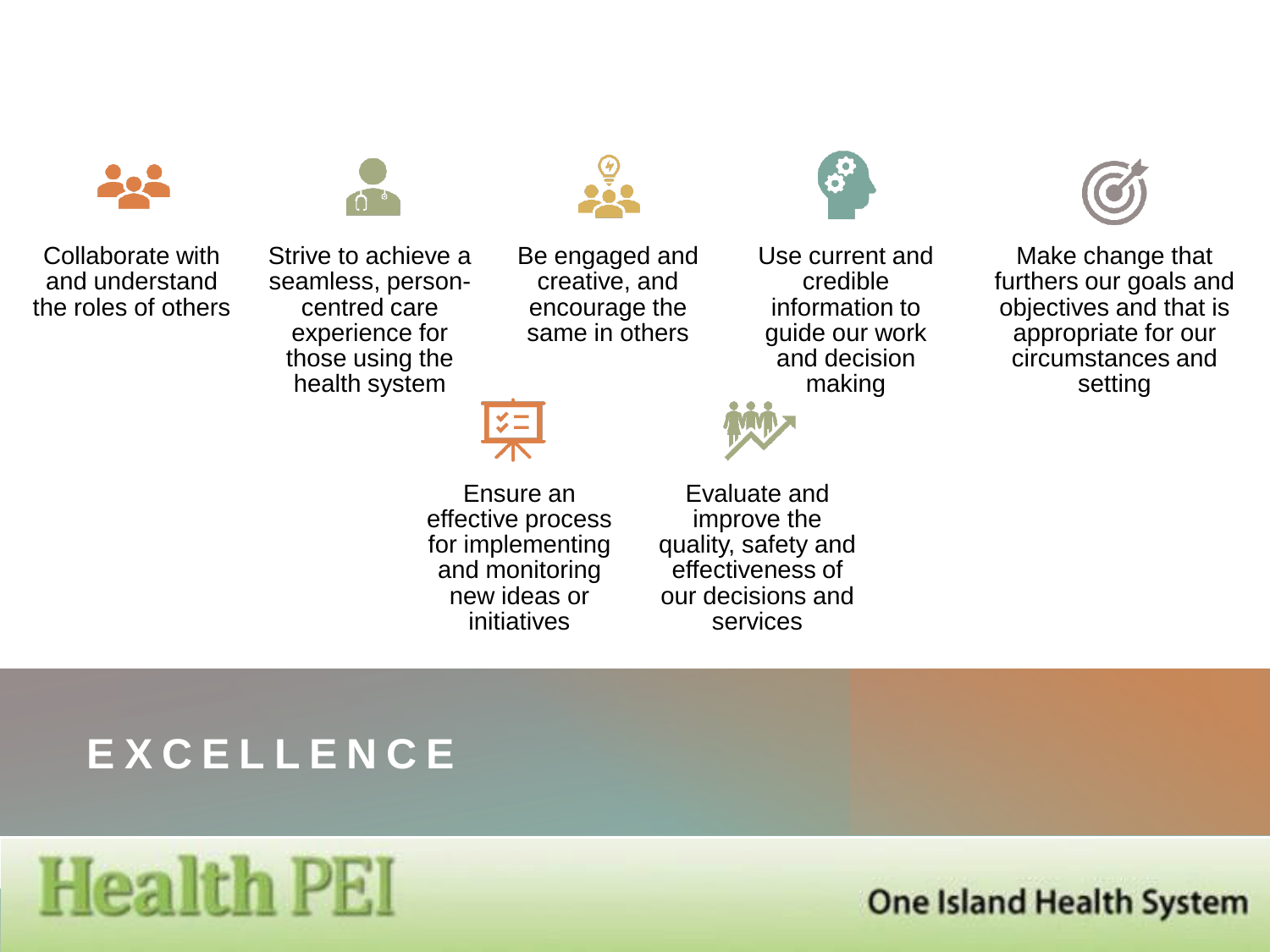### **INTEGRITY**

**COLLABORATING IN AN ENVIRONMENT OF TRUST, COMMUNICATING WITH OPENNESS AND HONESTY, AND BEING ACCOUNTABLE THROUGH RESPONSIBLE DECISION MAKING**

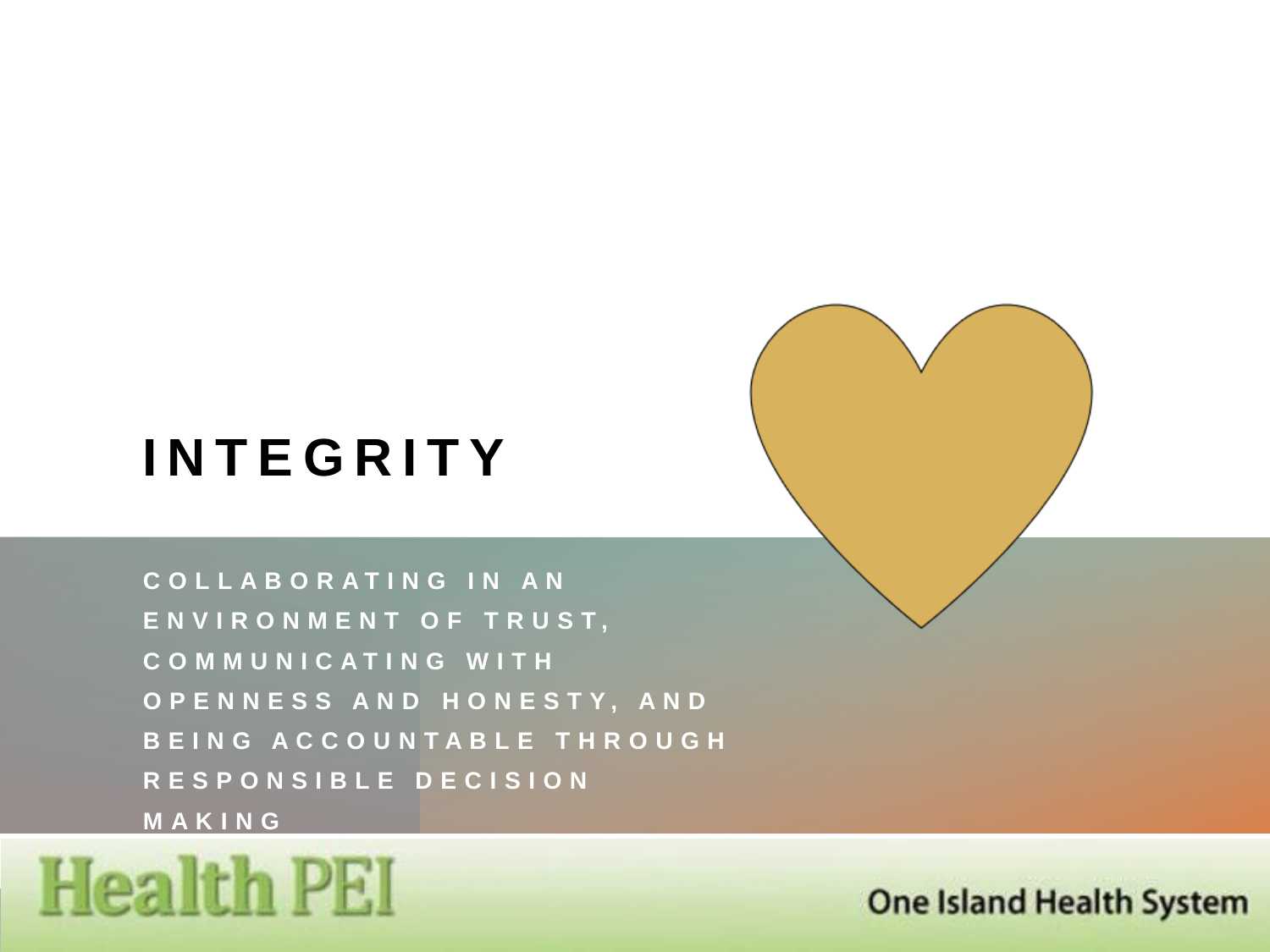# **INTEGRITY**

• Build trust through our actions

**Health PEI** 

- Do what we say we are going to do, in a timely manner
- Maintain a person-centered approach and include a variety of factors when making decisions
- Take responsibility for our decisions and actions, and acknowledge & learn from our mistakes
- Be honest in our interactions with others
- Use resources efficiently and distribute them appropriately
- Uphold all standards and policies that apply to Health PEI

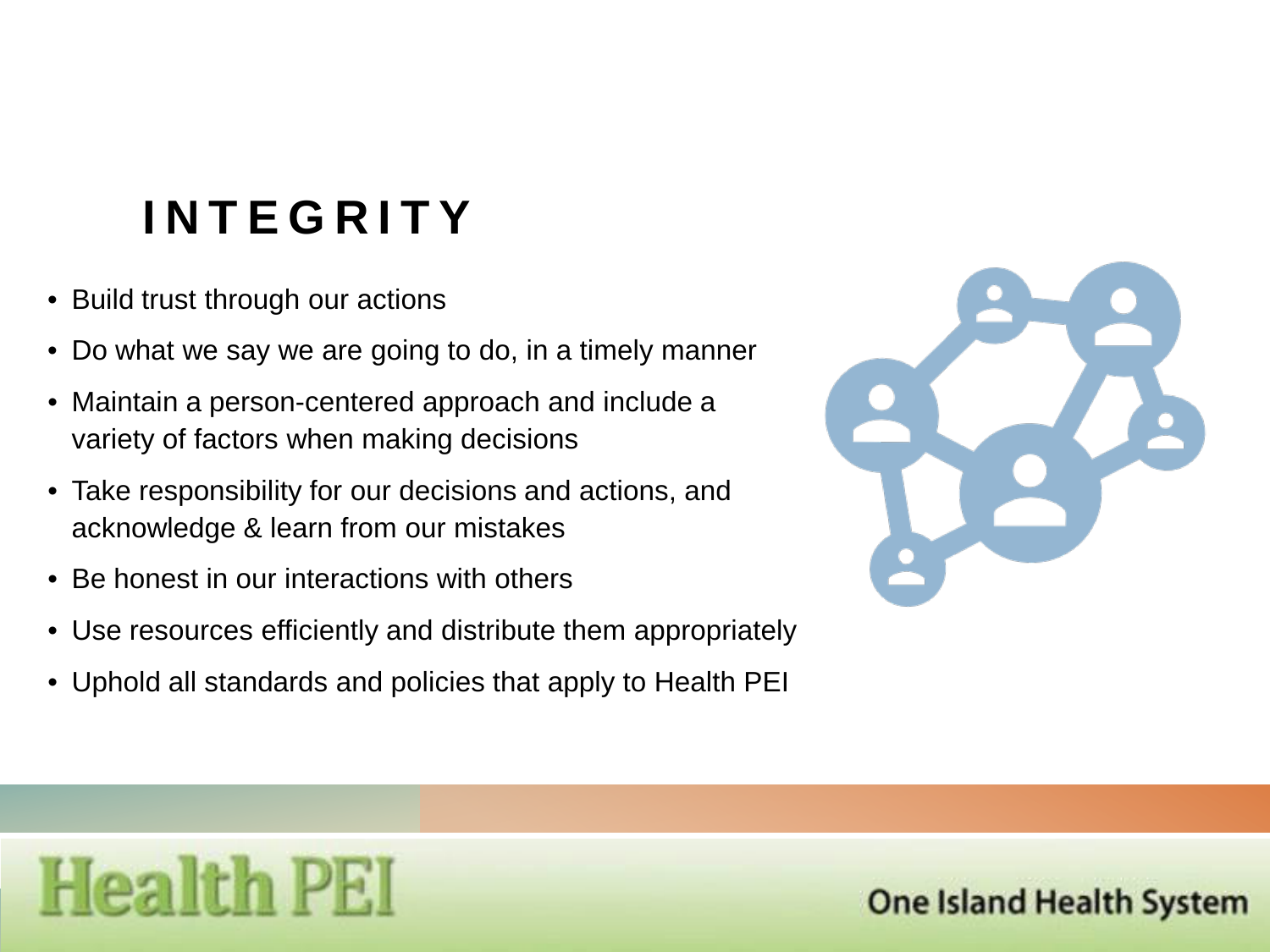### **WHO DOES THE CODE OF CONDUCT APPLY TO?**

- Everyone who works within the PEI health care system!
	- All employees of Health PEI including all levels of administration and management
	- Health professionals providing care or service on behalf of Health PEI
	- The Health PEI Board of Directors and others boards for which Health PEI is administratively responsible
	- Contractors
	- Students, trainees, and educators
	- Volunteers

# **Health PEI**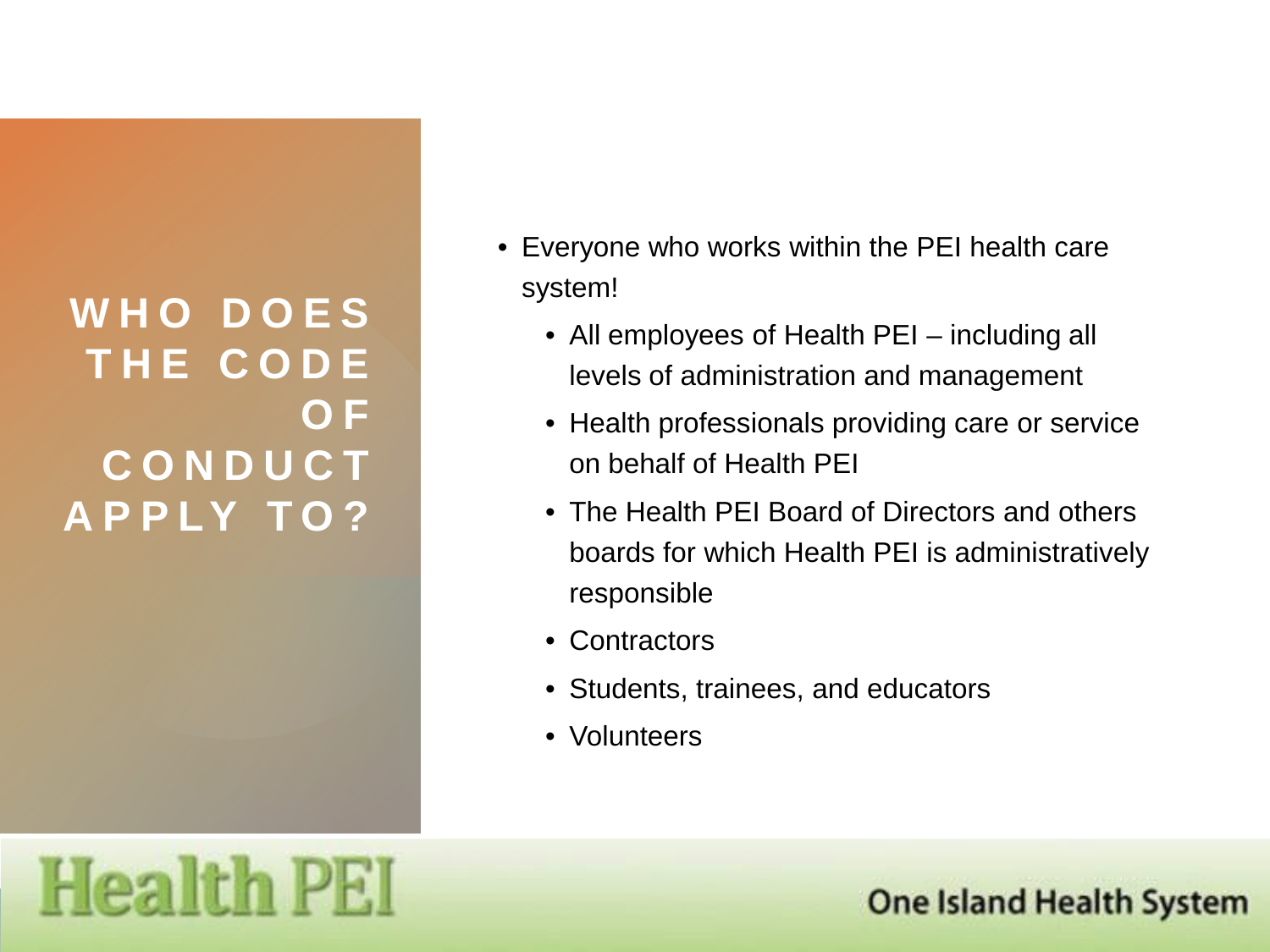### **RESPONSIBILITIES**



**Staff**

Know and use the Code of Conduct as a guide for behaviour in the workplace



Know and use the Code of Conduct as a guide for behaviour in the workplace

Engage and support staff and teams to promote a positive workplace environment

# **Health PEI**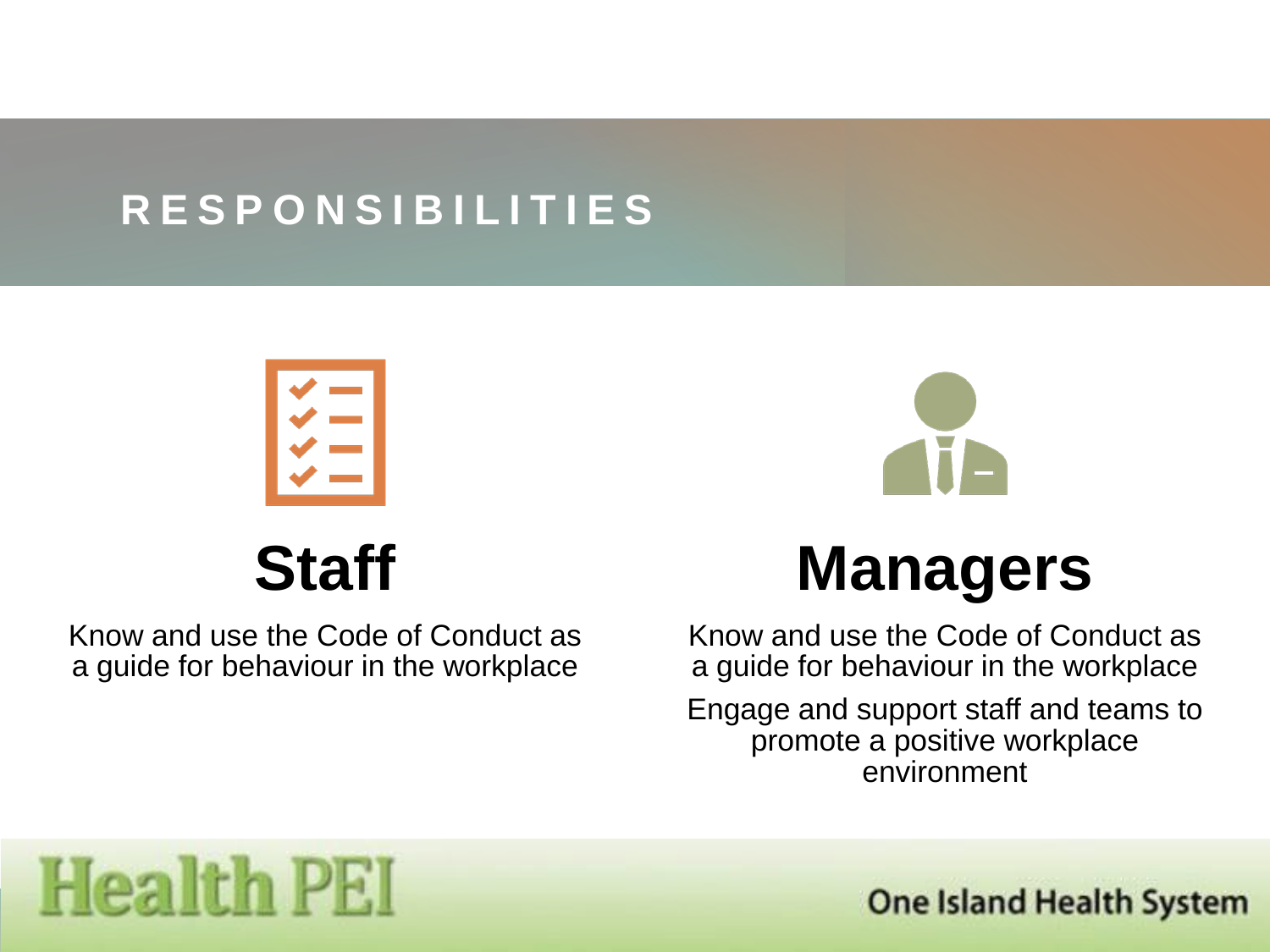

Personal: Self assessment and personal growth

### **USING THE CODE OF CONDUCT**



Team: Team discussion and strengthening the workplace environment



Feedback: Reference tool & vocabulary for providing feedback

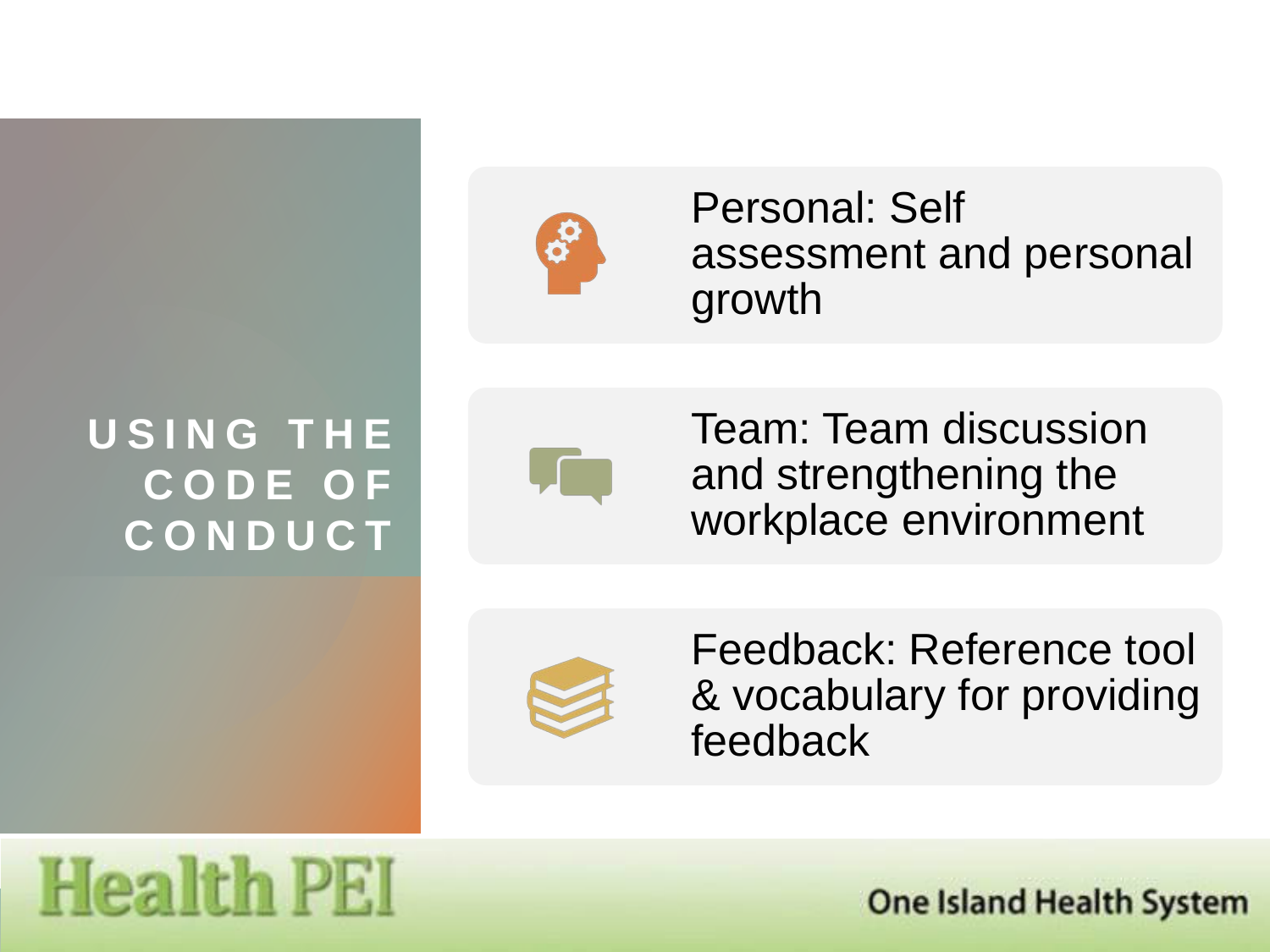## **ACKNOWLEDGEMENTS**

- Project under the **Advisory Committee of Organizational Development (ACOD)**  through the **"Strengthening Workplace Resilience" Project**
- Thank you to:
	- Health PEI Managers Community, Executive Leadership Team, DoN's, Ethics Committee and the many others, including front staff who provided input and feedback into the development of the Code of Conduct